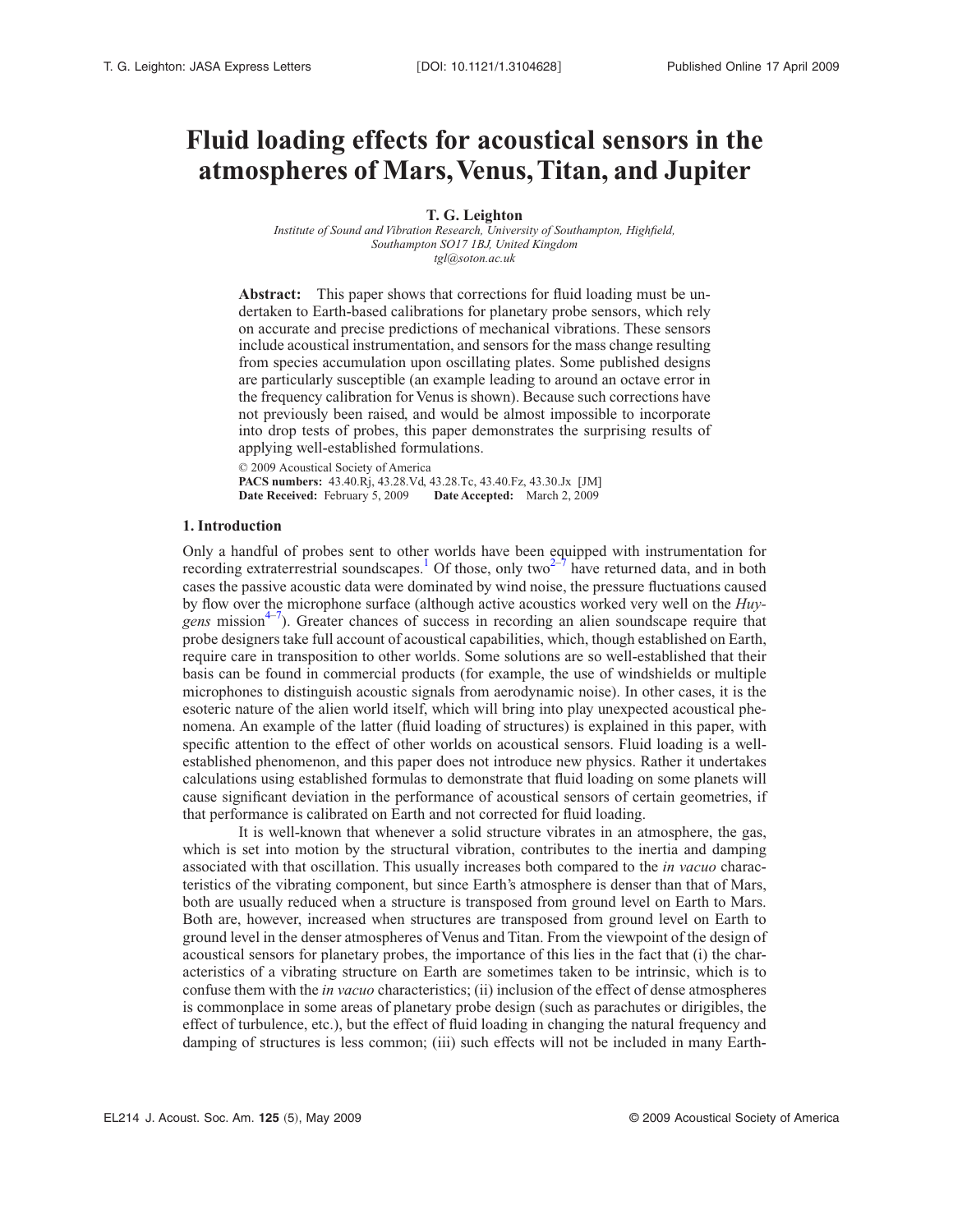based calibrations and tests, e.g., a drop test of a probe through Earth's atmosphere; and (iv) the effects are greatest on light, stiff structures, such as are common on planetary probes. These issues are particularly germane for acoustical sources and sensors (e.g., anemometers, sensors for atmospheric sound speed and dissipation, and microphones for probes and suits). This is especially the case when the sensors are not in free space, but embedded within tubes, a feature which has appeared in several designs for acoustical instrumentation for planetary probes.

There is a range of acoustical measurements, which may be undertaken to determine the properties of planetary atmospheres. $8$  Currently there is considerable interest in acoustic anemometry, and the measurement of atmospheric dissipation, sound speed, and soundscapes. $8-11$  Since the earliest proposals, $12,13$  $12,13$  many designs mount acoustic transmitters and receivers in tubes or sample vessels in order to infer the properties of planetary gases through acoustical measurements<sup>14</sup> or acousto-optical methods<sup>15</sup> or flow excitation of the natural frequency of a gas-filled vessel. $8$  Encapsulating the gas in an enclosure for measurement has many attractions: For example, it allows the gas temperature to be controlled, so that the sound speed can, given other constraints, be inverted to obtain the gas composition.<sup>8</sup> Perhaps the earliest reference<sup>12</sup> states the following: "The velocity of sound in a gas  $c$  is a function of  $T$  [temperature], *M* [molecular weight], and  $\gamma$  [specific heat ratio], and is given by  $c^2 = \gamma RT/M$ , where *R* is the gas constant. This well-known relation has been used in the past in various techniques to measure the temperature  $[T]$  of Earth's atmosphere, where *M* and  $\gamma$  were accurately known. It is proposed to reverse this method and bring a volume of the atmosphere of Venus into a thermostatically controlled tube where the temperature is known accurately and to determine  $M/\gamma$  by measuring the velocity of sound through the medium in the tube." Many of those proposing such acoustical instruments emphasize the need for the use of accurately preset frequencies and amplitudes, and while such geometries would not incur significant fluid loading in low-density atmospheres, they have been proposed for deployment on Venus, or Jupiter, and the planets beyond. For example, for a Venus probe Hanel and Strange<sup>13</sup> wrote the following: "The wave propagation in the unknown gas mixture is contained in a narrow channel that was cut in spiral form in a solid aluminum disk as shown in [their] Fig. 3. A small sonic transducer at the center of the disk generates a sound wave of constant amplitude, with a constant and precisely known audio frequency. Two identical condenser microphones, separated by several wavelengths, form part of the tube wall." This design, established in the 1960s, is still in current proposals in various forms, for example, in the design of a probe to the Jovian planets (Jupiter, Saturn, Uranus, and Neptune).<sup>14</sup> When sampling low-density fluids, radiation mass is not an issue, but when sampling dense gases or liquids, $16$  then a range of acoustical phenomena, such as fluid loading and the coupling between the fluid and the walls, can become important. In addition to acoustical sensors, this can affect others that rely on mechanical vibration, for example, those which respond with high sensitivity to changes in the inertia or stiffness associated with vibrating surfaces as, for example, species accumulate upon an oscillating plate.<sup>17</sup>

This paper calculates the inertial effect of fluid loading at ground level on Venus, Mars, Titan, and at two locations in the atmosphere of Jupiter, on a range of structures, showing that the above designs, which mount sensors in tubes, will incur significant fluid loading.

# **2. Method**

It is well-known that the force that drives a structure to vibrate in a gas encounters a mechanical impedance  $(Z_m + Z_r)$ , which differs from the *in vacuo* input mechanical impedance  $(Z_m)$  because of the contribution of the radiation impedance  $(Z_r=R_r+jX_r)$ . The real component of  $Z_r$  is wellknown as the radiation resistance, *Rr*, a positive value of which indicates an additional power dissipation by the source as a result of the presence of the fluid. The imaginary component of *Zr* is the radiation reactance, *Xr*, a positive value of which indicates increased mass loading caused by the presence of the fluid. The inertia  $(m+m<sub>r</sub>)$  associated with the immersed oscillation differs from the *in vacuo* value *m* by the "radiation mass"  $m_r = X_r/\omega$ . If  $m_r > 0$  then for an oscillator of stiffness *s* the resonance frequency of the source is reduced from the *in vacuo* value  $f_0$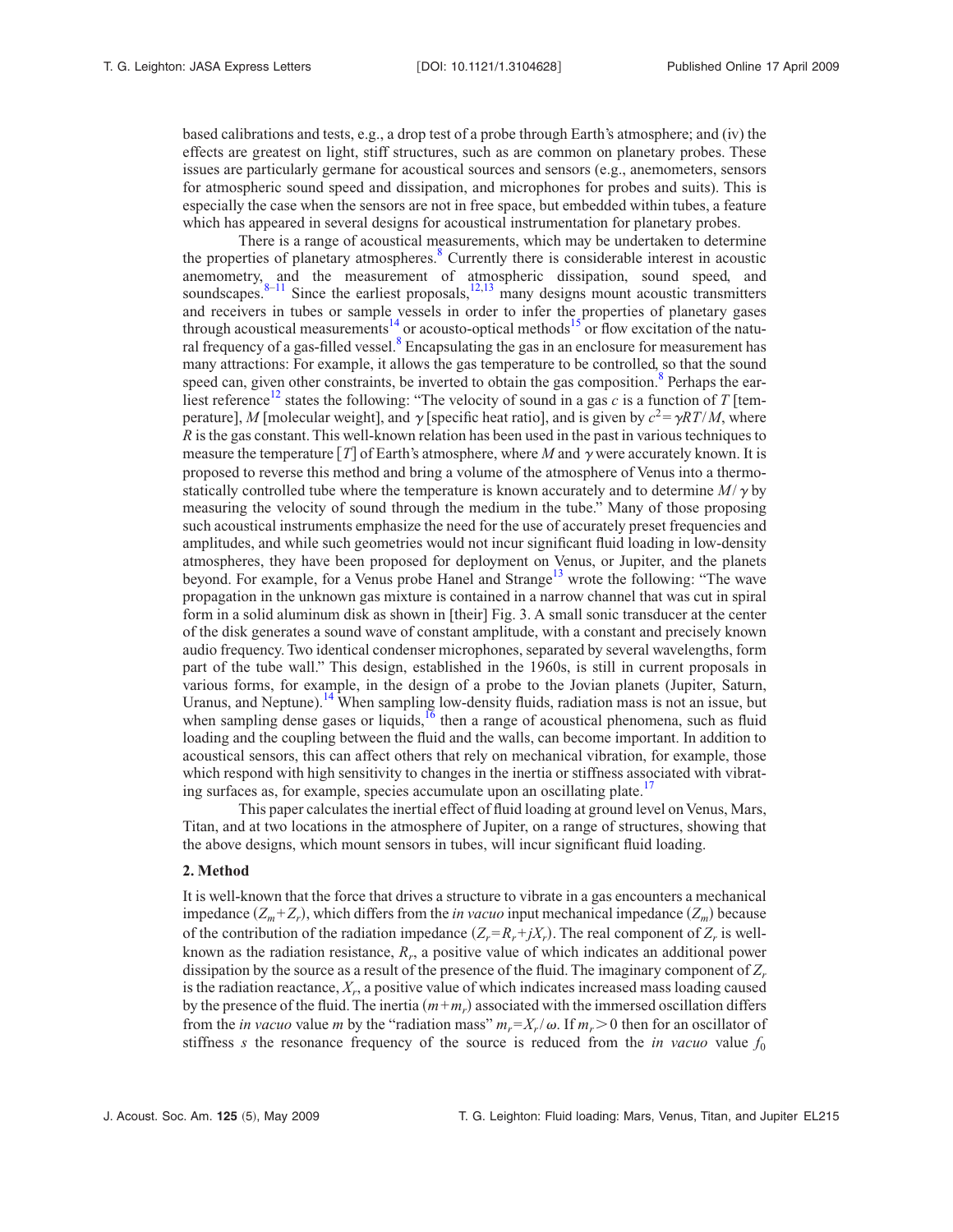<span id="page-2-0"></span>

Fig. 1. (Color online) A schematic of the interior of Jupiter. The photographic elements of the image are credited to NASA, ESA, and the Hubble Heritage Team AURA/STScI. The diagram indicates the pressures, temperatures, and composition of layers. The two points for which calculations are undertaken in the paper (close to the 1 bar level) are indistinguishable from one another on this scale (Ref. [28](#page-5-17)).

 $=(1/2\pi)\sqrt{s/m}$  to the fluid loaded value  $f_{\text{atm}}=(1/2\pi)\sqrt{s/(m+m_r)}$ , a change in  $\Delta f/f_0 = (f_{\text{atm}})$  $-f_0$ / $f_0 = (\sqrt{m/(m+m_r)}-1)$ , which tends to  $-m_r/2m$  if  $|m_r| \ll |m|$ .

The effect of fluid loading on the natural frequencies of two versions of each of the following objects will be estimated for extraterrestrial locations: (i) a hollow steel sphere of outer radius *a*= 10 cm ringing with spherical symmetry; (ii) a piston in a short pipe of length *l*, which opens out to the atmosphere through a hole in a plate (the hole having the same radius *d* as the pipe); and (iii) a length *l* of an infinite uniformly vibrating wire (of radius *b*). Assuming acoustically rigid structures and in the long wavelength limit ( $ka \le 1$ ,  $kd \le kl \le 1$ , and  $kb \le 1$  for wavenumber *k*), the radiation impedances of all these structure are primarily imaginary, such that the reactance dominates and the respective radiation masses equal: (i)  $m_{r,\text{sphere}} \approx 4\pi a^3 \rho$ , (ii)  $m_{r,\text{pipe}} \approx \rho \pi d^2 l + 8 \rho \pi d^3 / (3\pi)$ , and (iii)  $m_{r,\text{wire}} \approx \rho \pi b^2 l^{18-20}$  $m_{r,\text{wire}} \approx \rho \pi b^2 l^{18-20}$  $m_{r,\text{wire}} \approx \rho \pi b^2 l^{18-20}$  The same principle can be applied to other geometries $2^{1-23}$  and when the wavelength is not much larger than the structure (the Huygens sound speed sensor used 1 MHz), although the expressions are more complicated.

Recognizing that conditions (e.g., temperature *T* and static pressure *P*) can vary at a given altitude on a given world, the added mass depends primarily on the atmospheric density,  $\rho$ . The following nominal values are used for  $\rho$  for the atmospheres of Earth ( $\rho = 1.3 \text{ kg m}^{-3}$ ), Mars ( $\rho$ =0.02 kg m<sup>-3</sup>, with *T*=220 K, *P*=0.007 bar, and compositions of 95% CO<sub>2</sub>, 2.7% N<sub>2</sub>, and 300 ppm H<sub>2</sub>O), Venus ( $\rho$ =65 kg m<sup>-3</sup>, with *T*=730 K, *P*=90 bar, and compositions of 3.5% N<sub>2</sub> and 96% CO<sub>2</sub>), and Titan ( $\rho$ = 5.5 kg m<sup>-3</sup>, with *T*=95 K, *P*=1.6 bar, and compositions of 95% N<sub>2</sub> and 5% CH<sub>4</sub>).<sup>24</sup> These correspond to ground level averages since exploration by a lander is not atypical for these worlds.

Other candidate planets will require atmospheric probes. The upper atmospheres of Jupiter and Saturn are 90% hydrogen with  $\sim$  10% helium and trace amounts of other compounds. Uranus and Neptune, in comparison, contain less hydrogen and helium, and more oxygen, carbon, nitrogen, and sulfur. Jupiter has a dense core of uncertain composition but probable existence, $^{25}$  surrounded by a 40 000-km-thick layer of liquid metallic hydrogen and some he-lium, which extends out to about 78% of the radius of the planet<sup>26,[27](#page-5-16)</sup> (Fig. [1\)](#page-2-0). At the top of this layer of liquid metallic hydrogen the temperature is 10 000 K and the pressure is 200 GPa. Droplets resembling rain of helium and neon precipitate down through the metallic hydrogen layer, depleting the abundance of helium and neon in the upper atmosphere.<sup>28</sup> Above the metallic hydrogen is a 21 000-km-thick layer of liquid hydrogen and gaseous hydrogen, with no sharp boundary between the two, called the interior atmosphere. The clouds (primarily of crystalline ammonia, ammonia hydrosulfide, and water) exist at the top of the atmosphere, in a layer that is around 50 km thick, where the atmospheric pressure is 20–200 kPa.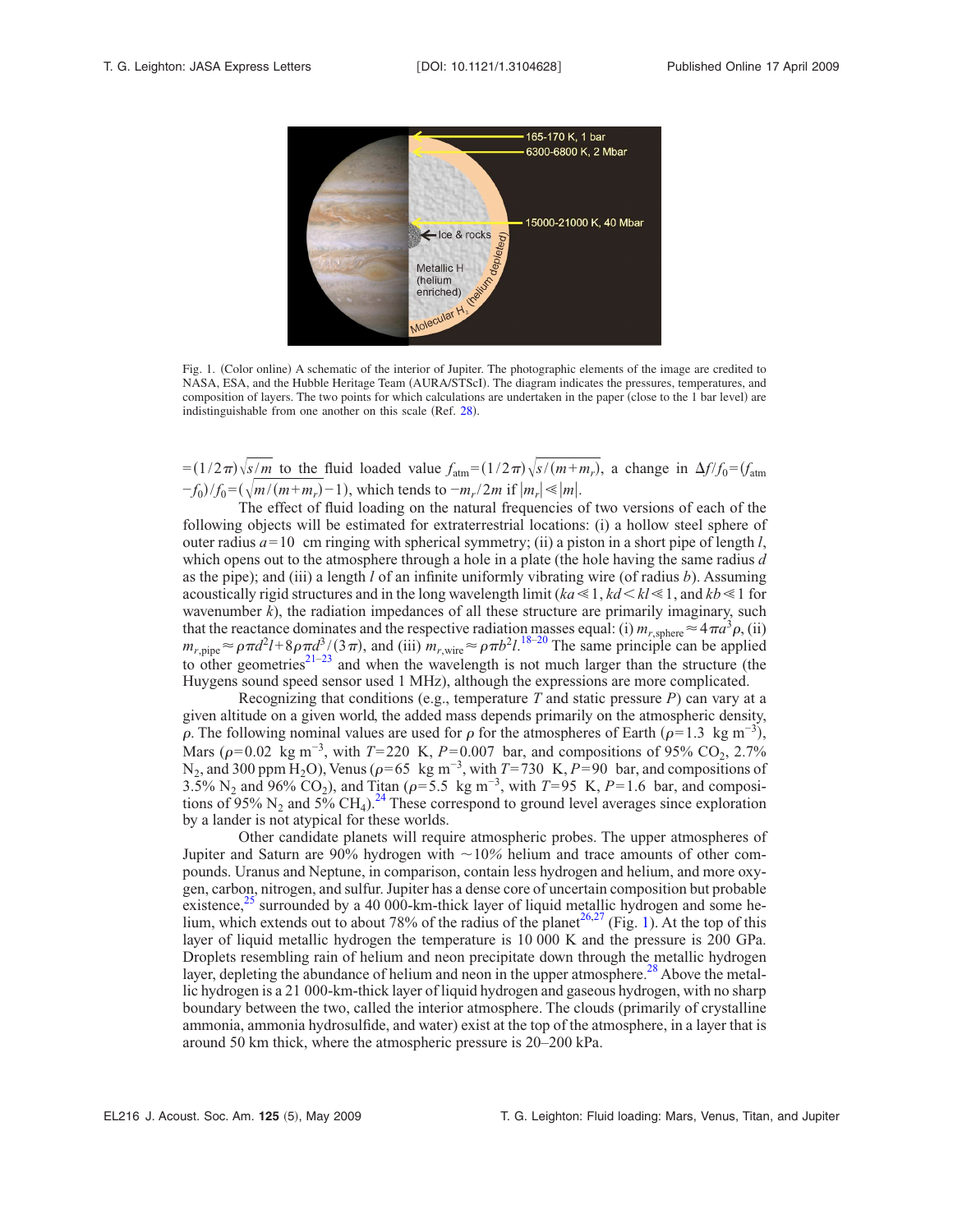<span id="page-3-0"></span>

Fig. 2. The resulting natural frequency when added mass is included, for two hollow steel spheres with outer radii  $a=10$  cm and wall thicknesses of 1 cm (a "heavy sphere" containing 8.74 kg of steel) and 0.5 mm (a "light sphere" of 0.48 kg steel. Ground-level atmospheres on Earth, Venus, Mars, and Titan, plus two locations on Jupiter, are used, with immersion in water at Earth's surface shown for comparison (a location that could be used for ground-truthing predictions). Predictions are also shown for two short pipes, open to the atmosphere, containing pistons (the large pipe has a length of 18 cm, diameter of 2 cm, and, at its base, contains a piston of mass 2 g; the short pipe has a length of 10 cm, diameter of 1.5 cm, and at its base contains a piston of mass 0.5 g. Predictions are shown for two wires, a heavy wire  $(10^{-2} \text{ kg/m}, 1 \text{ mm}$  radius) and a light wire  $(10^{-4} \text{ kg/m}, 0.25 \text{ mm}$  radius). The inset shows the geometry for the piston-driven pipe discussed in the text which could represent a biomimetic sound source (e.g., vocal tract) or sensor (ear canal), or a component of a sampling device].

Calculations are made for two locations of possible interest for future probes to Jupiter: (i) at an equatorial radius of 71 492 km from Jupiter's center, where  $P=1$  bar (105 Pa),  $\rho$ = 0.1 kg m<sup>-3</sup>, and  $T \sim 165 \text{ K}$ ;<sup>29</sup> and (ii) the estimated maximum operational penetration depth of some future very robust probe. Extrapolating from current terrestrial seismic sensors,<sup>30</sup> *P* = 0.9 GPa would set a limit beyond the capability of such a sensor, and provide a useful point for comparison (see later). This pressure occurs  $6.96 \times 10^7$  m from Jupiter's center, where *T* ~2000 K and  $\rho$  ~50 kg m<sup>-3.[31](#page-5-20)</sup>

## **3. Results**

For comparative purposes, the artificial assumption is made that all the objects are tuned to vibrate at ground level on Earth at 293.66 Hz (the pitch of the note D) which, because the fluid loading on Earth differs across the range of objects tested, gives them different *in vacuo* fre-quencies (Fig. [2\)](#page-3-0). Figure [2](#page-3-0) shows to what extent fluid loading, taken in isolation to other effects (e.g., sound speed variations), changes the pitch for two versions of the different shapes (i)–(iii) described in Sec. 2 (details are given in the caption).

The choice of the altitude on Jupiter where the static pressure equals 0.9 GPa can now be seen in context, since although it represents an environment beyond the likely reach of nearfuture probes, from Fig. [2](#page-3-0) the fluid loading there is less than that which instruments of the same geometry on Venus would experience. The effect is significant for some geometries: For example, the natural frequency of the piston-driven pipe on Earth is around twice the value it would have on Venus (a location to which acoustical sensors have already been sent<sup>2[,3](#page-4-3)</sup>). The effect is smaller on Mars and of the opposite sign.

The magnitude of the effect depends primarily on two key parameters. For each structure, the one with the smaller volume-averaged density is more affected by fluid loading. This is because the first key parameter is the "buoyancy," the ratio of the mass of the structure to the mass of fluid it displaces when stationary [since the radiation mass is related to the latter, and  $(m/m_r)$  determines the value of  $\Delta f/f_0$ ]. The second key parameter concerns the geometrical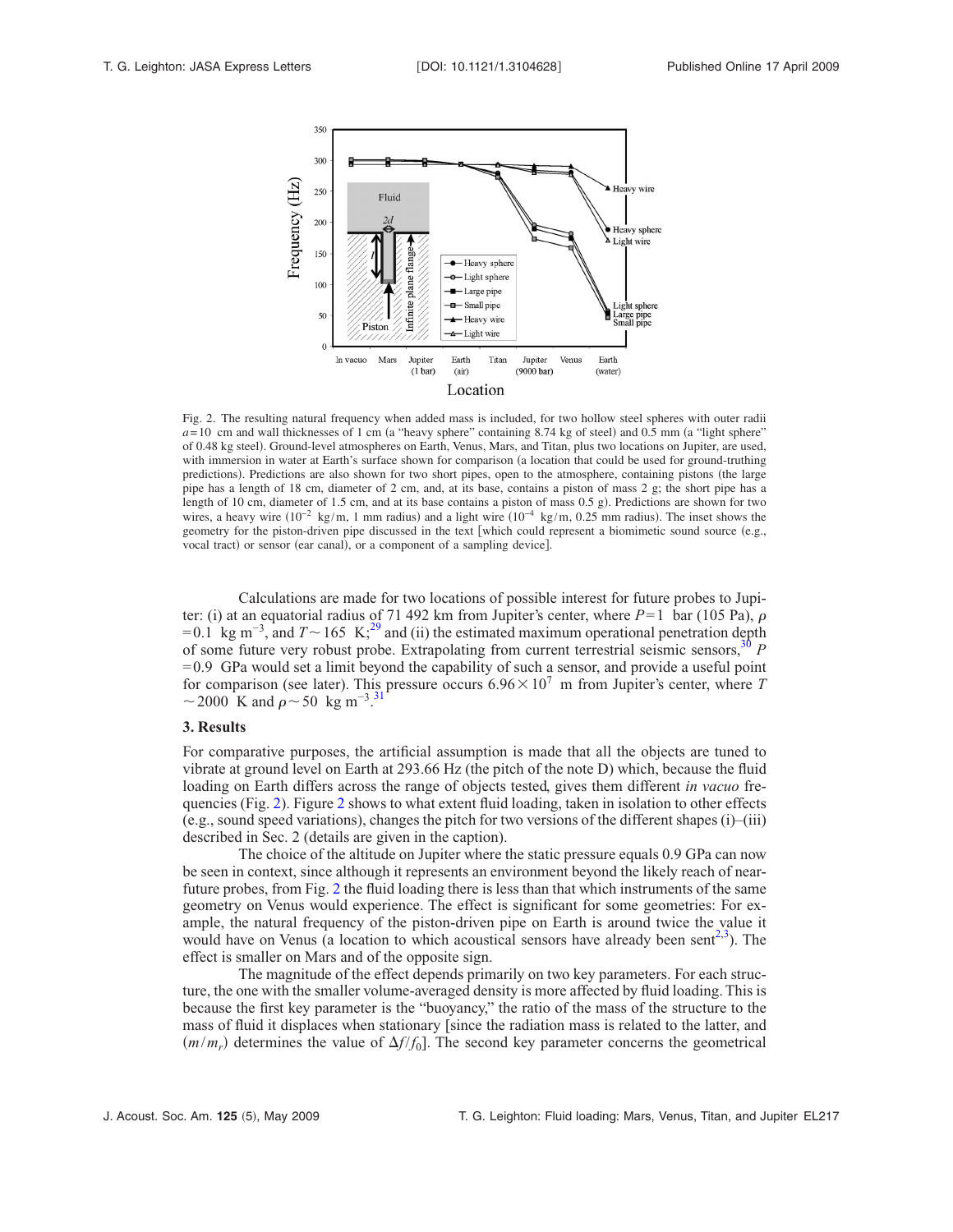constraints, which determine how much of the atmosphere is set into motion when the oscillation occurs. Of the three structures, the wire causes primarily local fluid motion in a dipolelike manner, whereas the sphere is assumed to act as a monopole source of atmospheric motion, such the fluid velocity falls off to first order as an inverse square law from the fluid wall. The pipe, however, entrains a body of air to move in a one-dimensional manner, the fluid velocity not falling off with distance from the piston until outside of the pipe, giving it the greatest fluid loading of the three.

#### **4. Discussion**

The above calculations illustrate the effect of fluid loading, which can affect both the inertia and dissipation associated with the motion of a structure. It is important to stress that the fluid loading has been treated in isolation to other effects, which can influence the frequency responses of structures, such as the effect of thermal expansion on stiffness. In the specific case of sound sources, some sources are particularly affected by the atmospheric sound speed (such as organ pipes). It is interesting to note that the pitch of an organ pipe will increase on Venus compared to Earth, because the sound speed in the atmosphere there is greater than that on Earth, but that the pitch of the human voice (were it to be made operable on Venus) will decrease because there fluid loading, not the sound speed, is the dominant effect (see Ref. [32;](#page-5-21) the pipes used above roughly model the human adult and child vocal tract, and the two wires correspond to the dimensions and masses of heavy and light guitar strings).

Probe structures are lightweight where possible, so that (depending on the geometry) fluid loading could have significant effects on Venus and the outer planets, and make Earthbased calibrations incorrect. While the effect is smaller on other worlds, sensitive instrumentation based on monitoring of mechanical resonances<sup>17</sup> should account for the alien fluid loading when transposing Earth-based calibrations. Given the constraints for conserving power yet obtaining good signal-to-noise ratios, active acoustic sensors are often narrowband. Where fluid structure interaction is significant (for example, in coupling between fluid and container walls<sup>33</sup>), the frequency characteristics and dissipation of the fluid in the sample tube will differ from those found in the bulk atmosphere. Account must be taken of these effects when acoustic sensors are used in the dense atmospheres of other worlds.

### **5. Conclusion**

This paper has outlined how fluid loading can affect the dissipation and inertia associated with the motion of a structure, and shown that, at least for Venus, the effects can be considerable, depending on the geometry and density of the structure. Fluid loading calculations should be undertaken for future acoustic systems on Venus and Titan.

#### **Acknowledgments**

I am greatly indebted to Chris Morfey for the stimulation he has provided on this topic and to Andi Petculescu for assisting in finding the gas densities for the worlds studied in this report. I am grateful to James Jiang and Kyungmin Baik for reading through the manuscript.

#### <span id="page-4-3"></span><span id="page-4-1"></span><span id="page-4-0"></span>**References and links**

<sup>1</sup>T. G. Leighton and A. Petculescu, "Sounds in space: The potential uses for acoustics in the exploration of other worlds," Hydroacoustics **<sup>11</sup>**, 225–238 (2008). <sup>2</sup>

<sup>2</sup>L. Ksanfomality, N. V. Goroschkova, and V. Khondryev, "Wind velocity near the surface of Venus from acoustic measurements," Cosmic Res. 21, 161-167 (1983).

<span id="page-4-2"></span>L. V. Ksanfomality, F. L. Scarf, and W. W. L. Taylor, in *Venus*, edited by D. M. Hunten, L. Colin, T. M.

Donahue, and V. I. Moroz (University of Arizona Press, Tucson, AZ, 1983), pp. 565–603.

4 M. Fulchignoni, F. Ferri, F. Angrilli, A. J. Ball, A. Bar-Nun, M. A. Barucci, C. Bettanini, G. Bianchini, W.

Borucki, G. Colombatti, M. Coradini, A. Coustenis, S. Debei, P. Falkner, G. Fanti, E. Flamini, V.

Gaborit, R. Grard, M. Hamelin, A. M. Harri, B. Hathi, I. Jernej, M. R. Leese, A. Lehto, P. F. Lion Stoppato, J.

J. López-Moreno, T. Mäkinen, J. A. M. McDonnell, C. P. McKay, G. Molina-Cuberos, F. M. Neubauer, V. Pirronello, R. Rodrigo, B. Saggin, K. Schwingenschuh, A. Seiff, F. Simões, H. Svedhem, T. Tokano, M. C.

Towner, R. Trautner, P. Withers, and J. C. Zarnecki, "In situ measurements of the physical characteristics of Titan's environment," Nature (London) **<sup>438</sup>**, 785–791 (2005). <sup>5</sup>

<sup>5</sup>J. C. Zarnecki, M. R. Leese, B. Hathi, A. J. Ball, A. Hagermann, M. C. Towner, R. D. Lorenz, J. Anthony, M.